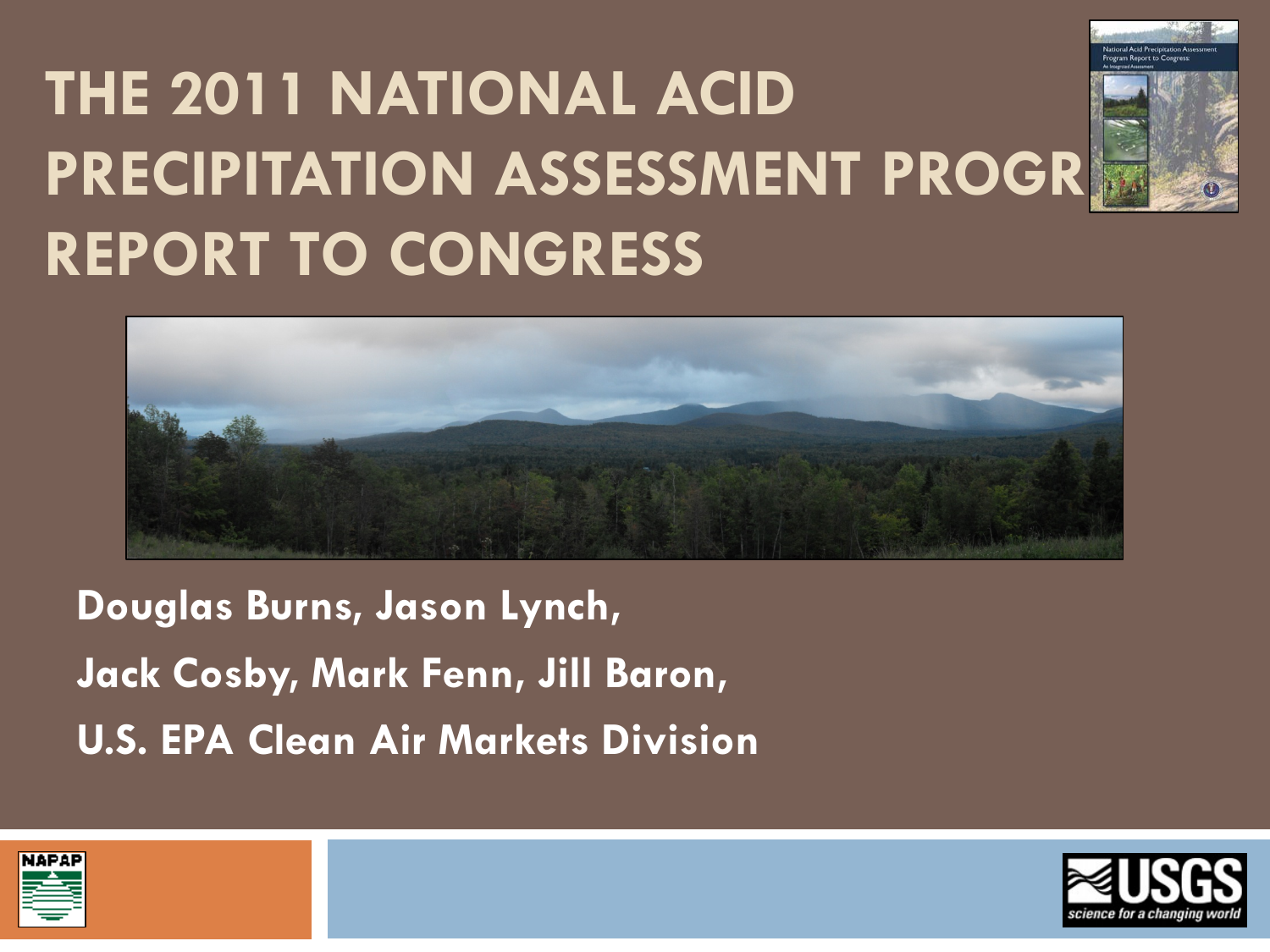### **Status of Report**



- $\Box$  Fifth NAPAP report(s) previous in 2005
- □ Through peer review and review by Air Quality Research Subcommittee of Committee for Environ., Natural Resour. and Sustainability
- □ Currently with Office of Science and Technology Policy for final review
- □ Hopeful of late 2011 publishing date





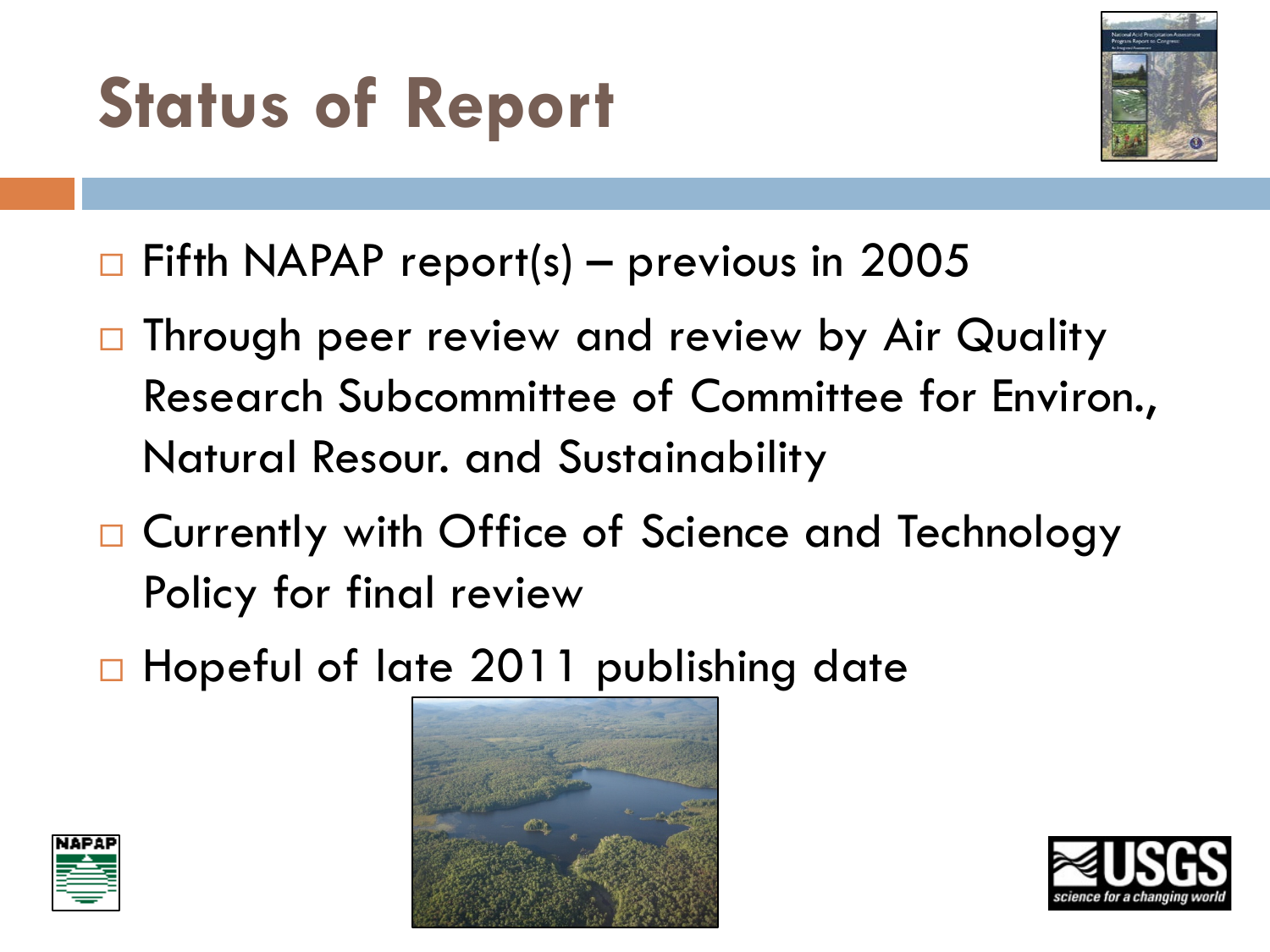



- □ Executive Summary and Introduction
- □ Chapter 1 Overview of Acid Rain Program, costs and benefits
- $\Box$  Chapter 2 Trends emissions and deposition, critical loads
- $\Box$  Chapter  $3$  State-of-science, ecosystem effects of acid deposition
- $\Box$  Chapter 4 Modeling future ecosystem effects, emissions/deposition scenarios



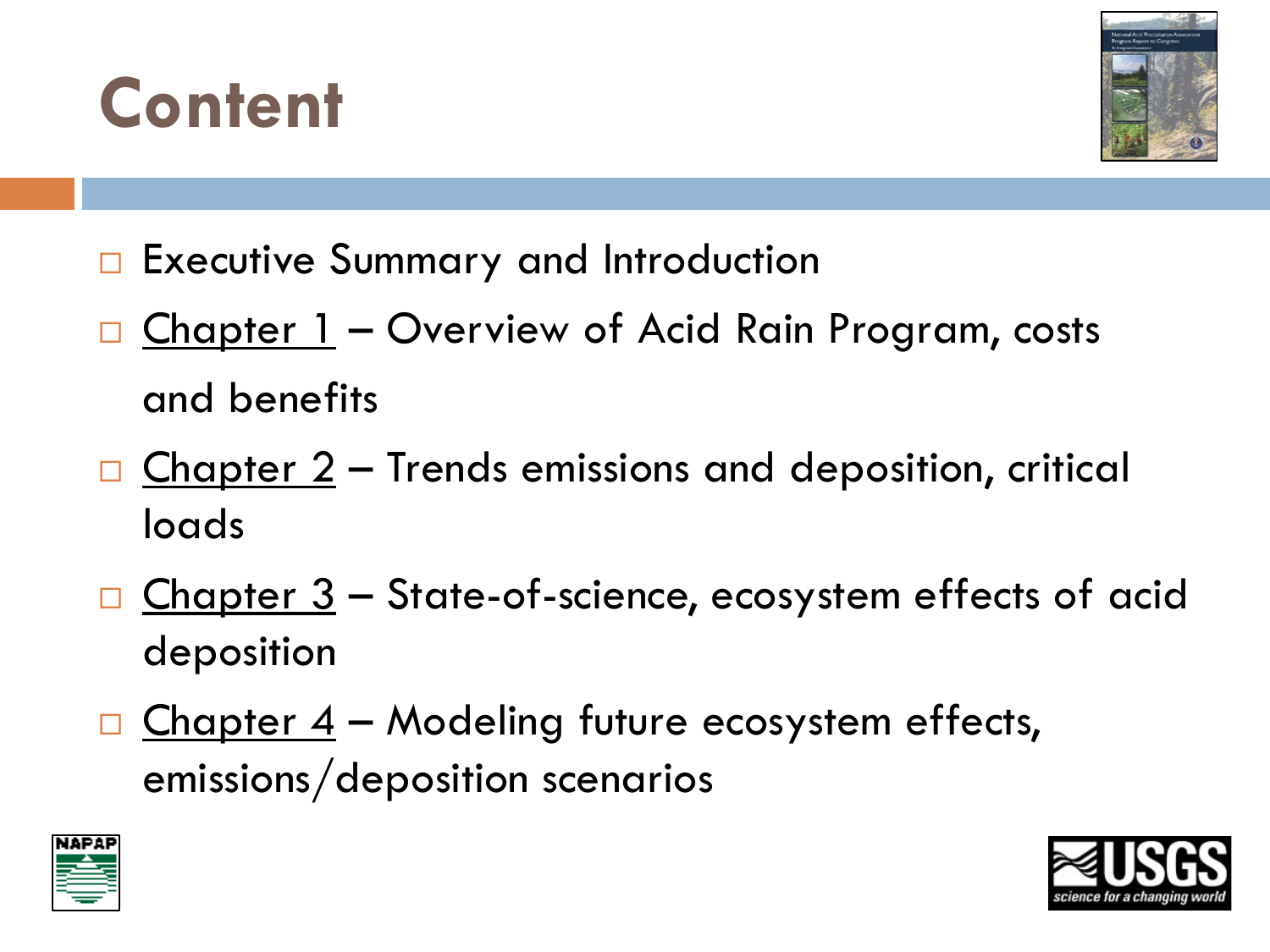## **Acid Rain Program (ARP)**



- □ EPA program that implements Title IV 1990 Clean Air Act Amendments
- $\Box$  SO<sub>2</sub> Cap-and-trade, 8.95 Mt cap by 2010
- $\Box$  NO<sub>x</sub> Traditional emissions control, averaging
- $\Box$  Human health benefits \$174 to \$427 billion/yr in 2010, primarily PM2.5 and secondarily  $O_3$
- $\Box$  Costs \$1 to \$3 billion/yr





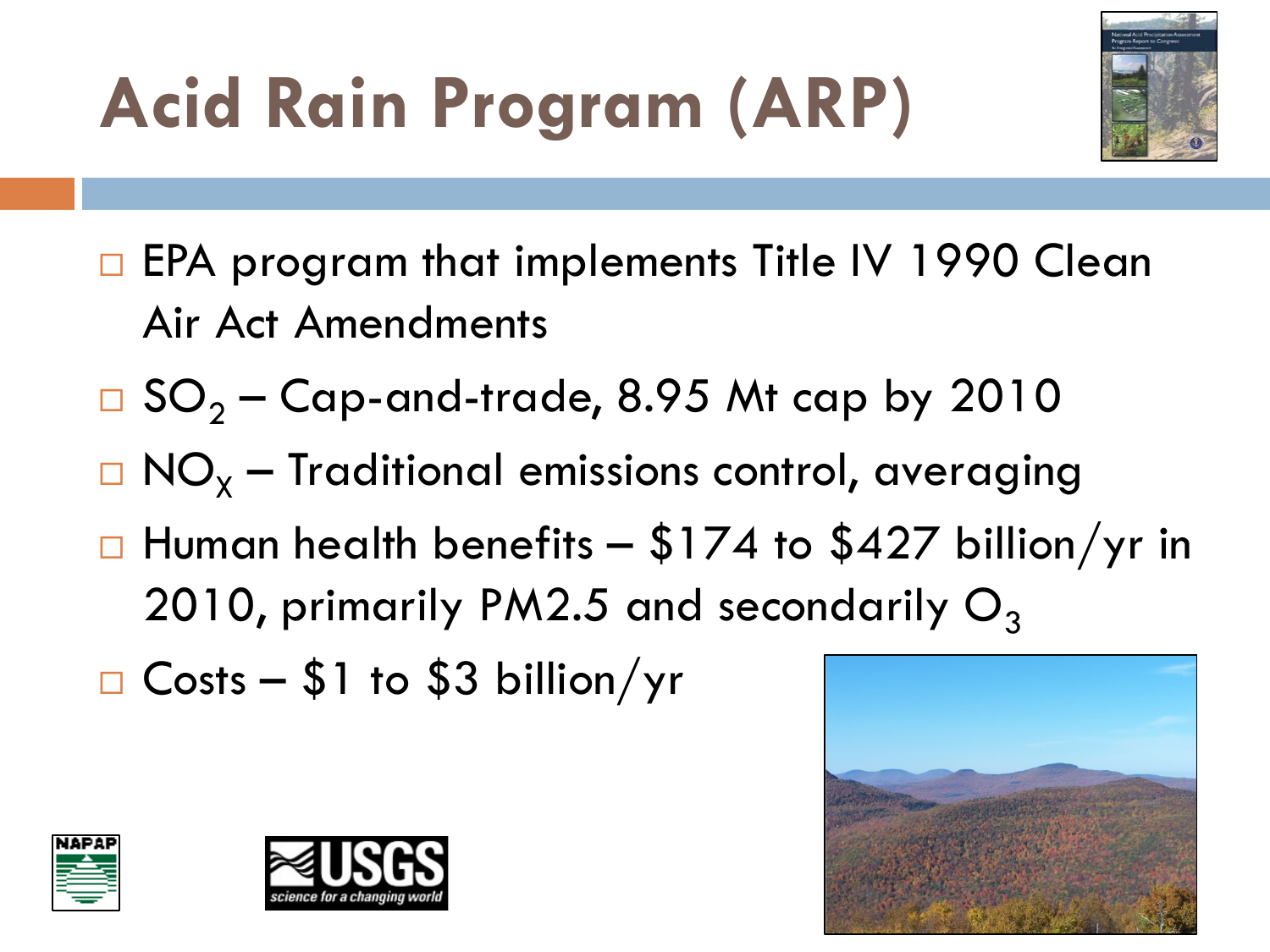### **Additional Benefits of ARP**



- $\Box$  Ecological and visibility improvement benefits not well quantified
- □ Adirondack case study Banzhaf et al., 2006, ecological benefits of \$336 - \$749 million/yr
- Recent EPA study visibility benefits \$40 billion/yr
- $\Box$  More research needed to better quantify complete set of benefits – ecosystem services



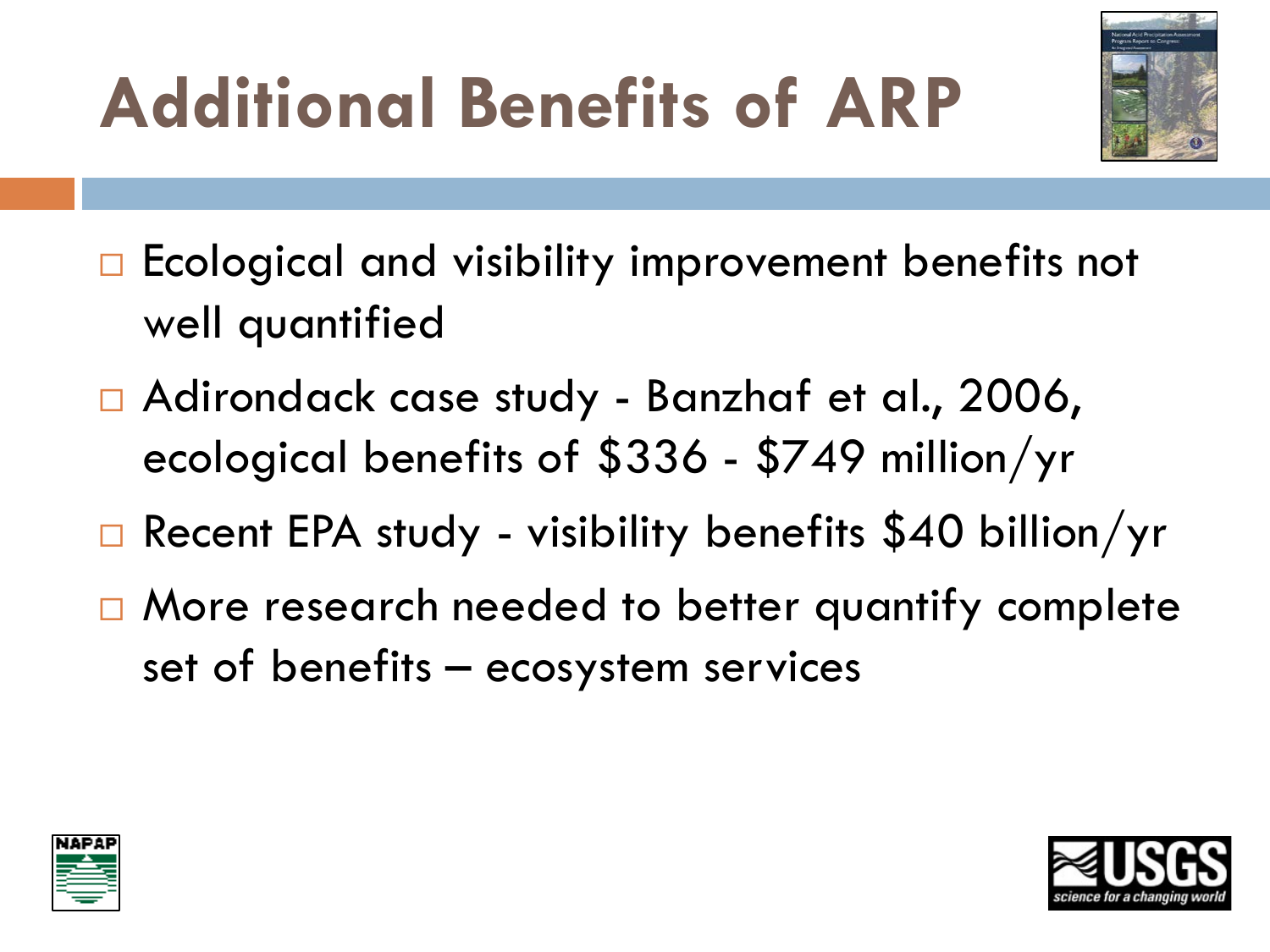## **SO2 Emissions**





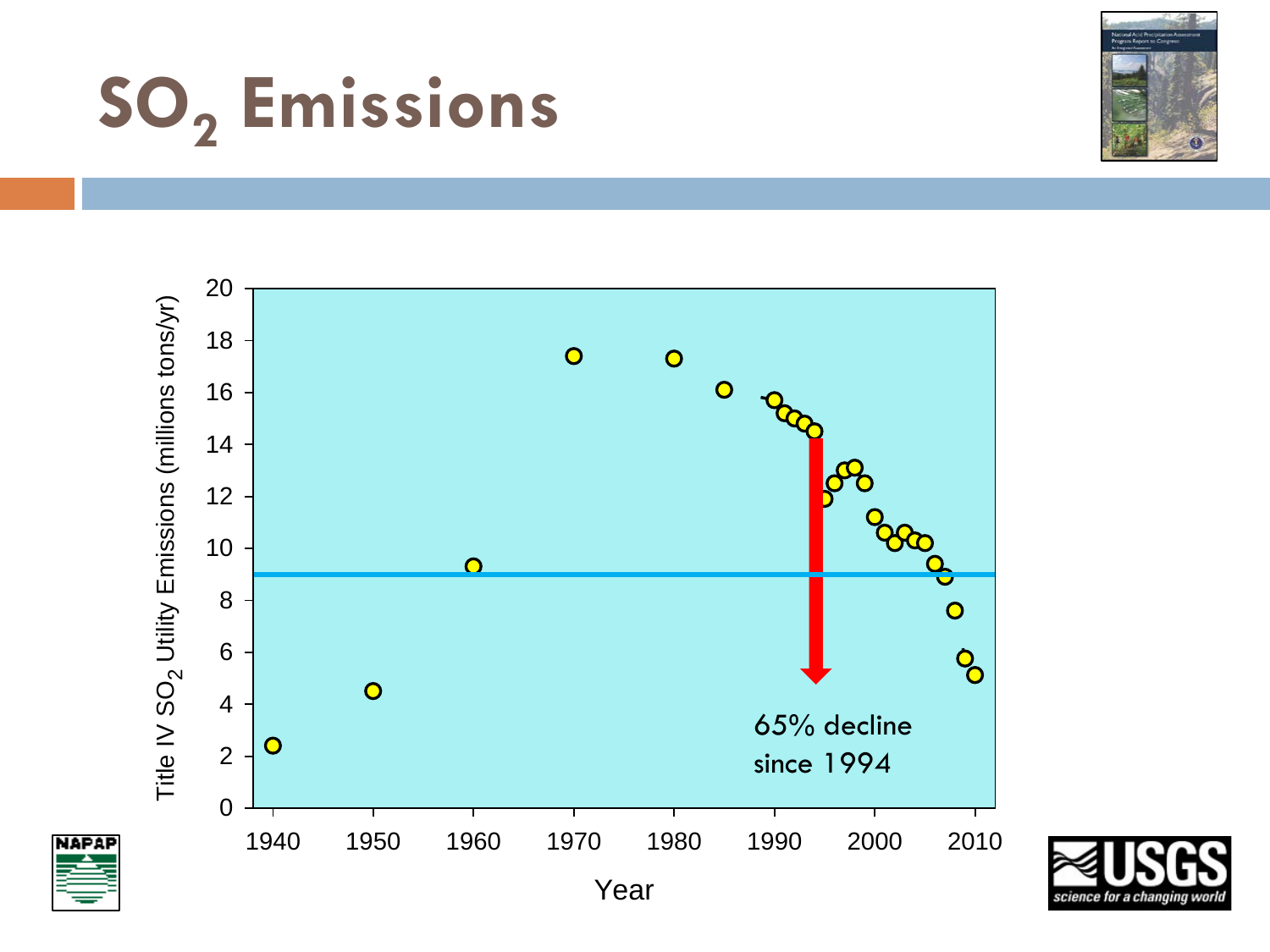

**NAPAP** 





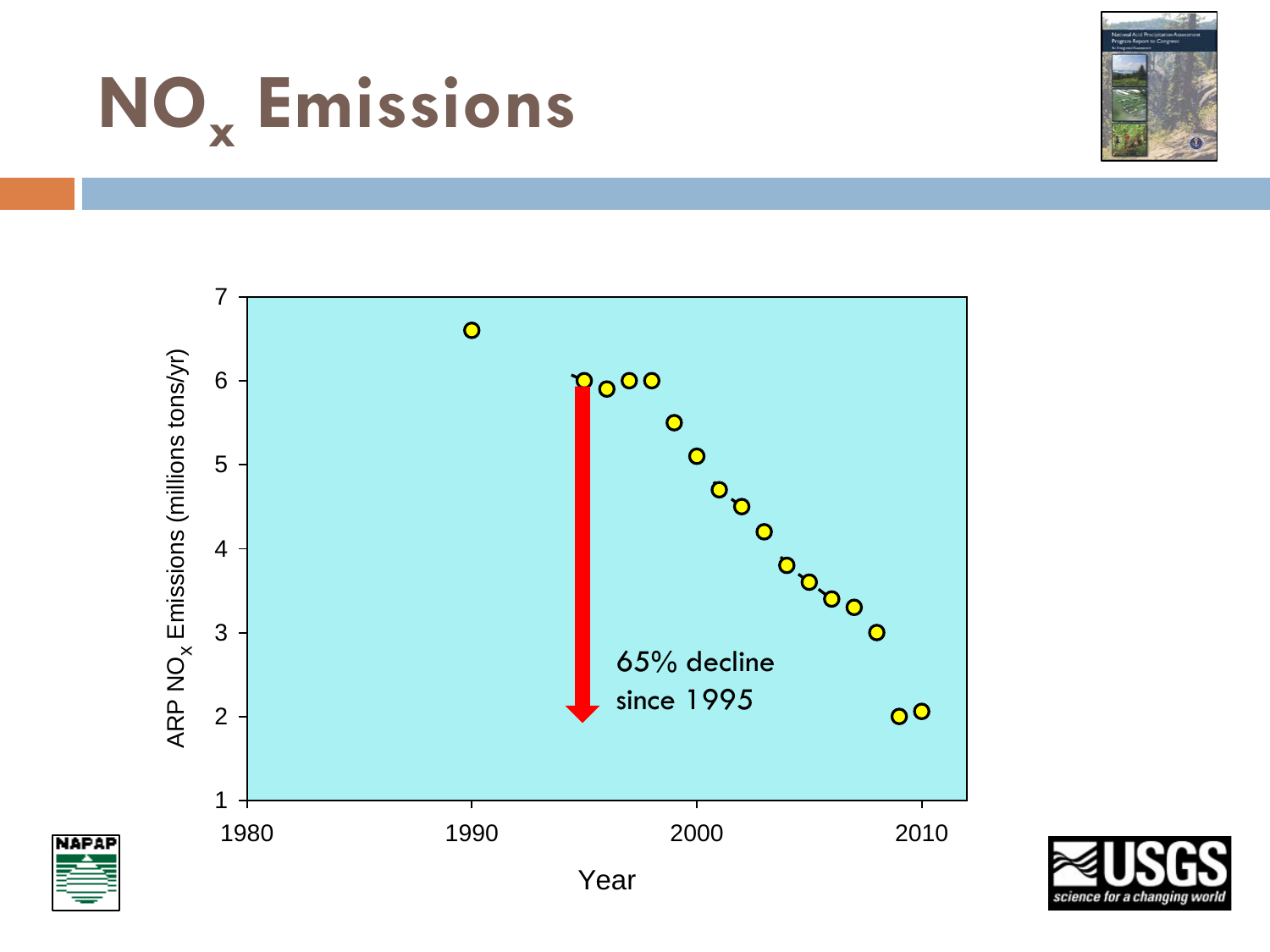### Air Quality – Ambient SO<sub>2</sub>



#### 1989-91 2007-09



# SO: Light  $-10$  $-12$ 18 18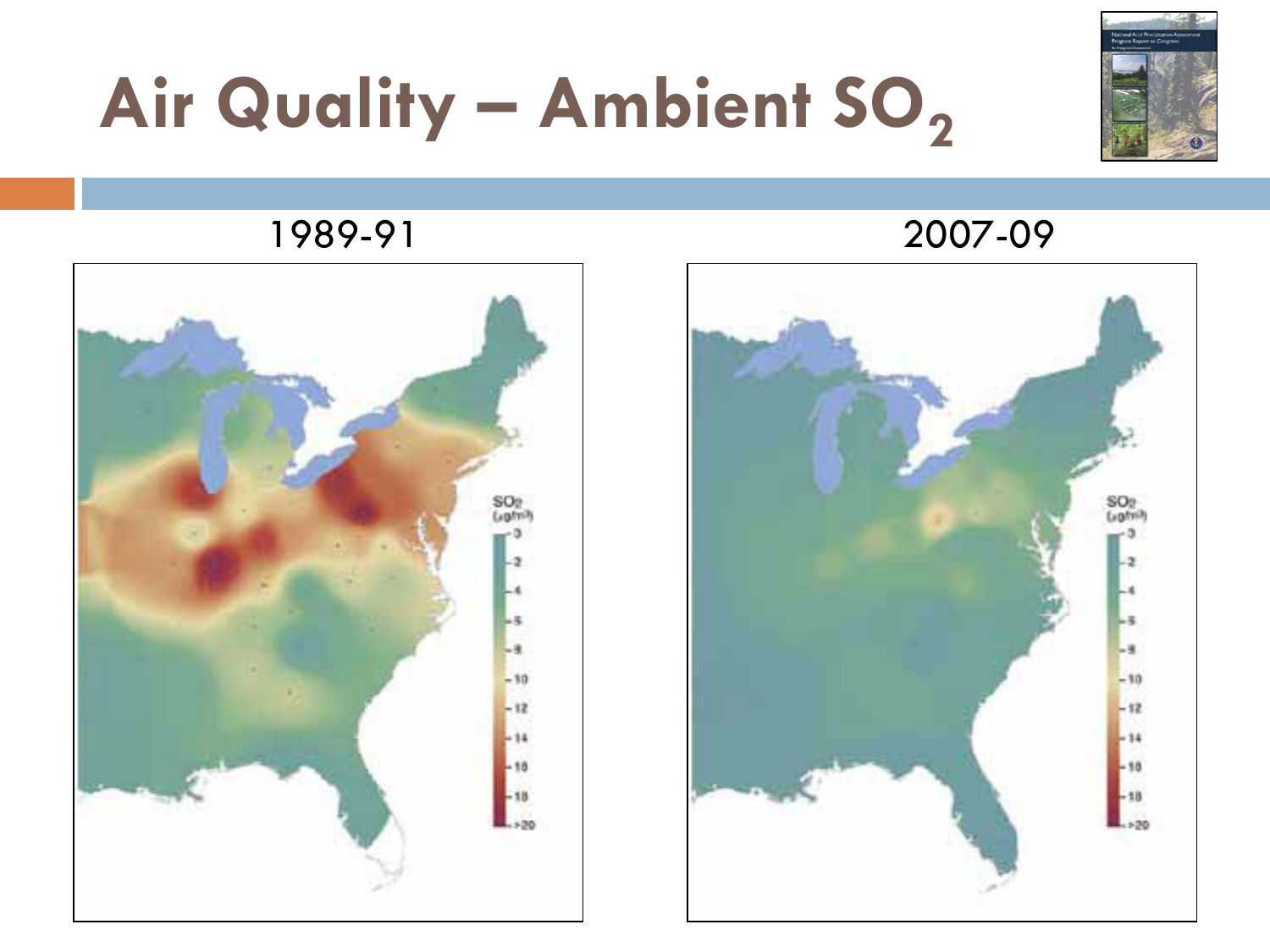### Air Quality – Ambient NO<sub>3</sub>





#### 1989-91 2007-09

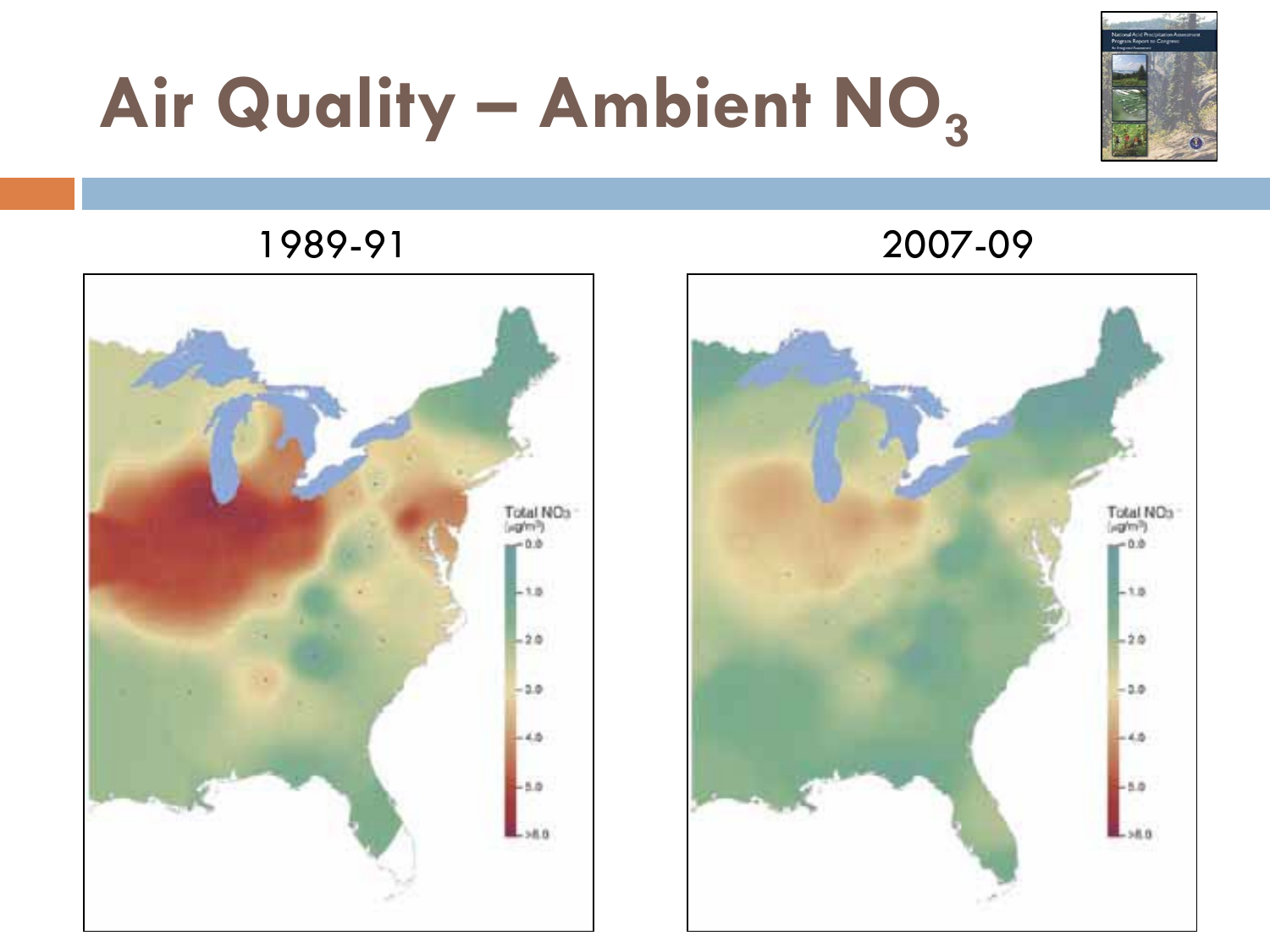### **Wet Deposition SO4 2-**

#### 40%+ decline since early 1990s









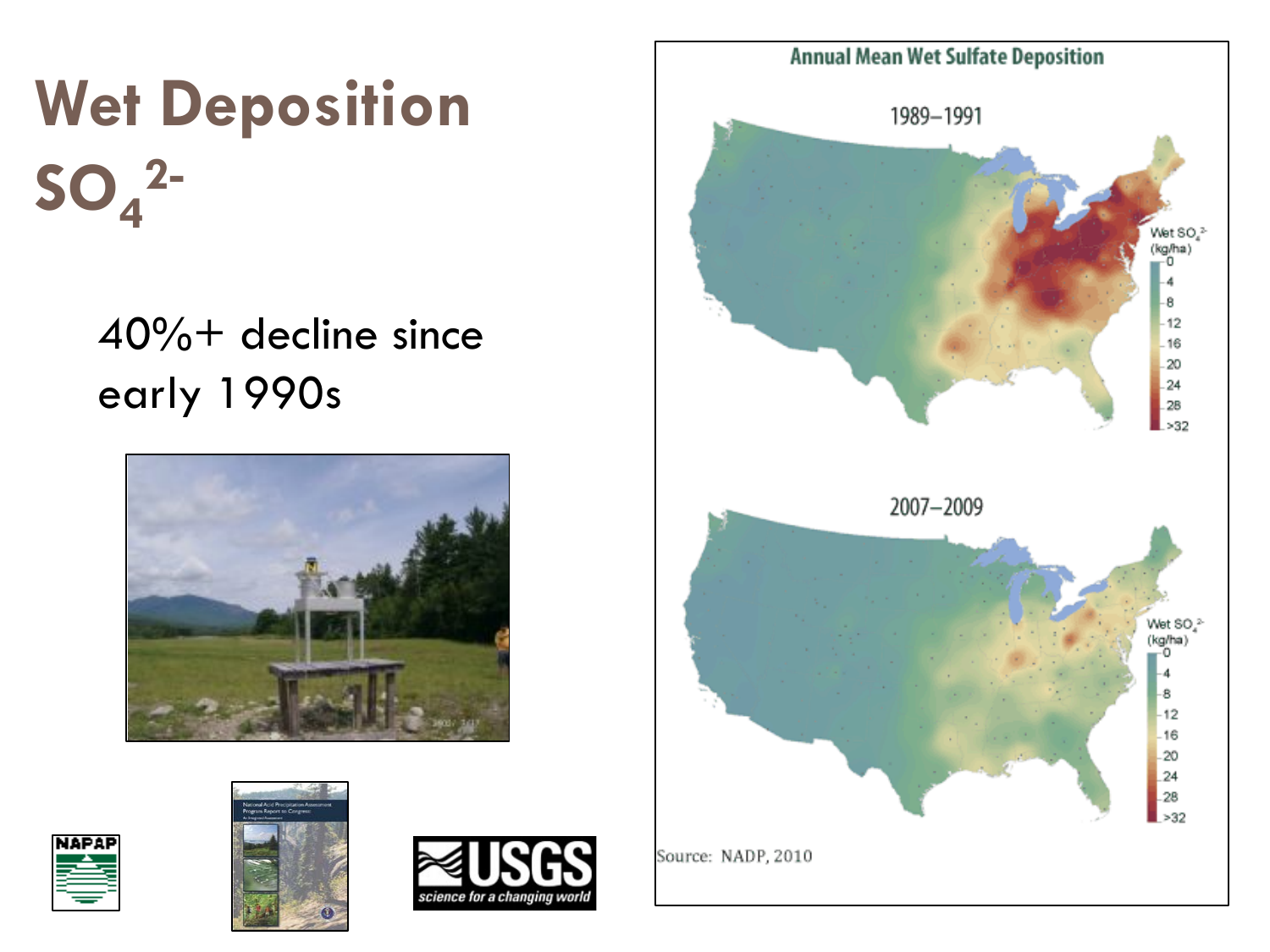### **Wet Deposition Inorganic N**

#### 20% to 25% decline since early 1990s except mid-west

### Role of  $\mathrm{NH}_3/\mathrm{NH}_4^+$



**NAPAP** 



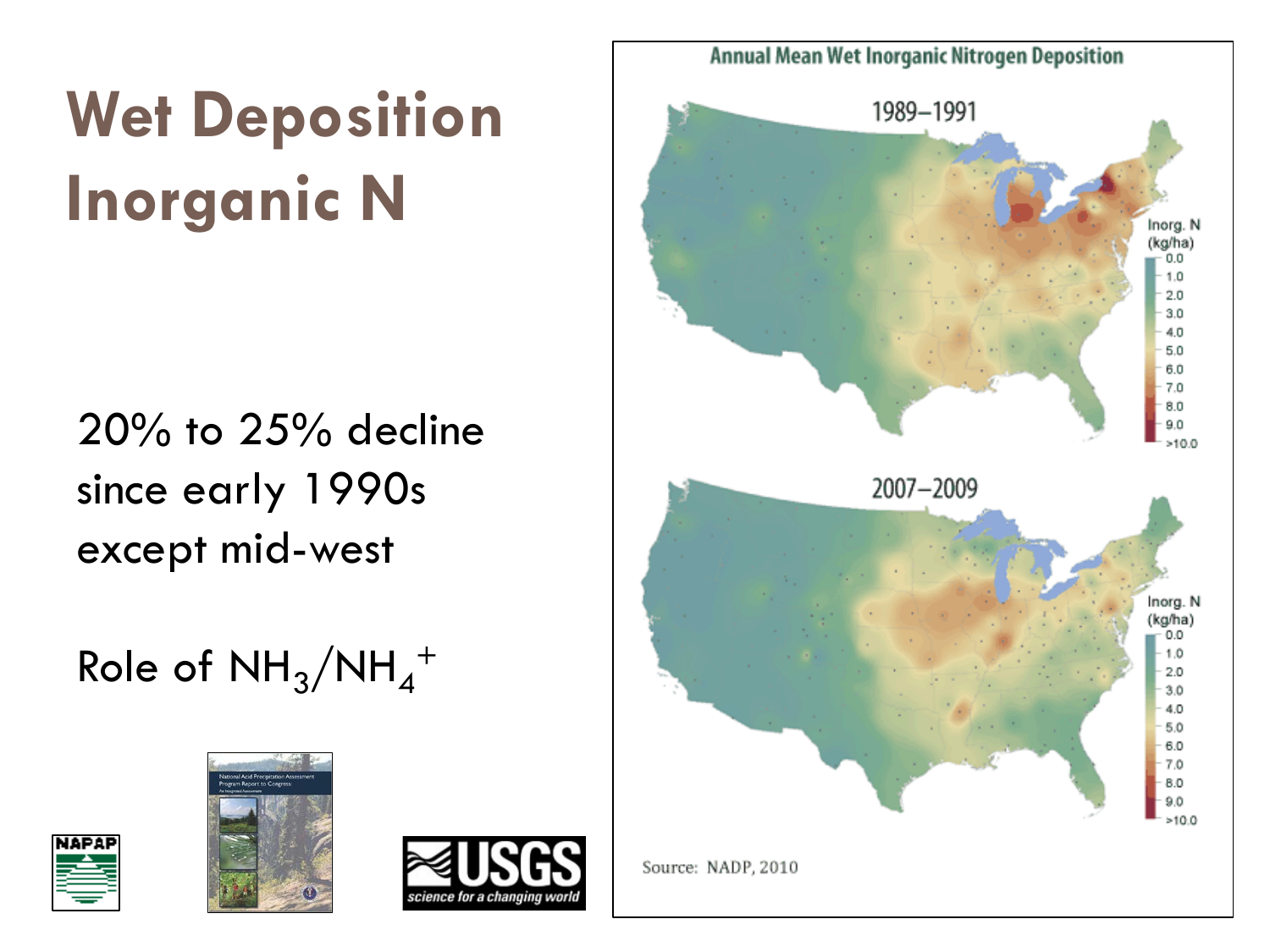### **Ecosystem Recovery**



- □ More complex and nuanced story
- □ Aquatic ecosystems
	- 1.  $SO_4^2$  decreasing everywhere except SE
	- 2.  $NO_3^-$  decreases at many sites, but less than  $SO_4^2$  and no decreases at some sites
	- 3. ANC increasing in NE, but not in SE
- $\Box$  Terrestrial ecosystems most studies show no recovery, continued declines in soil base saturation
- $\Box$  Little evidence to evaluate species recovery  $-$  limited evidence that aquatic ecosystems beginning to recover



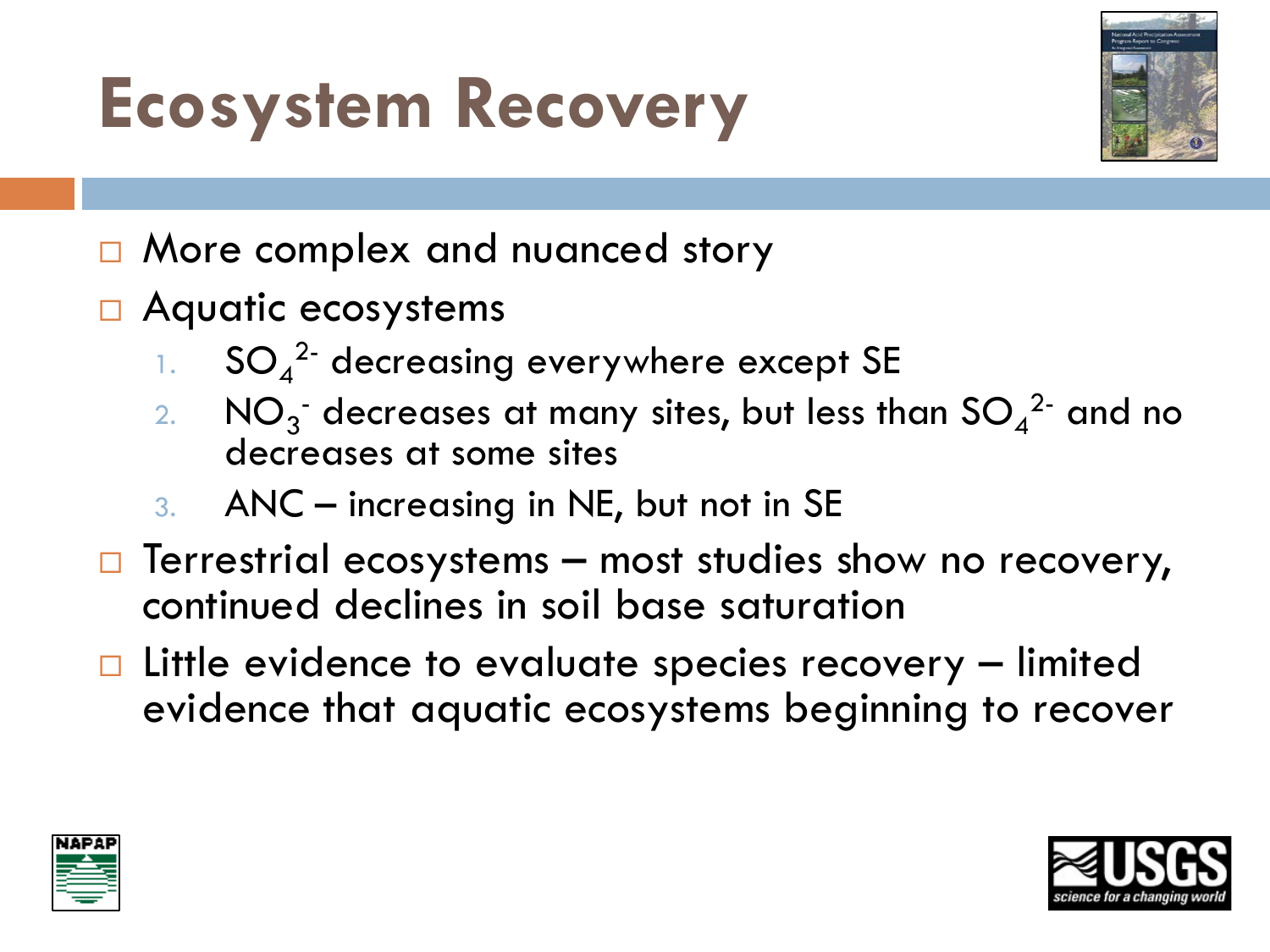

Source: EPA. 2010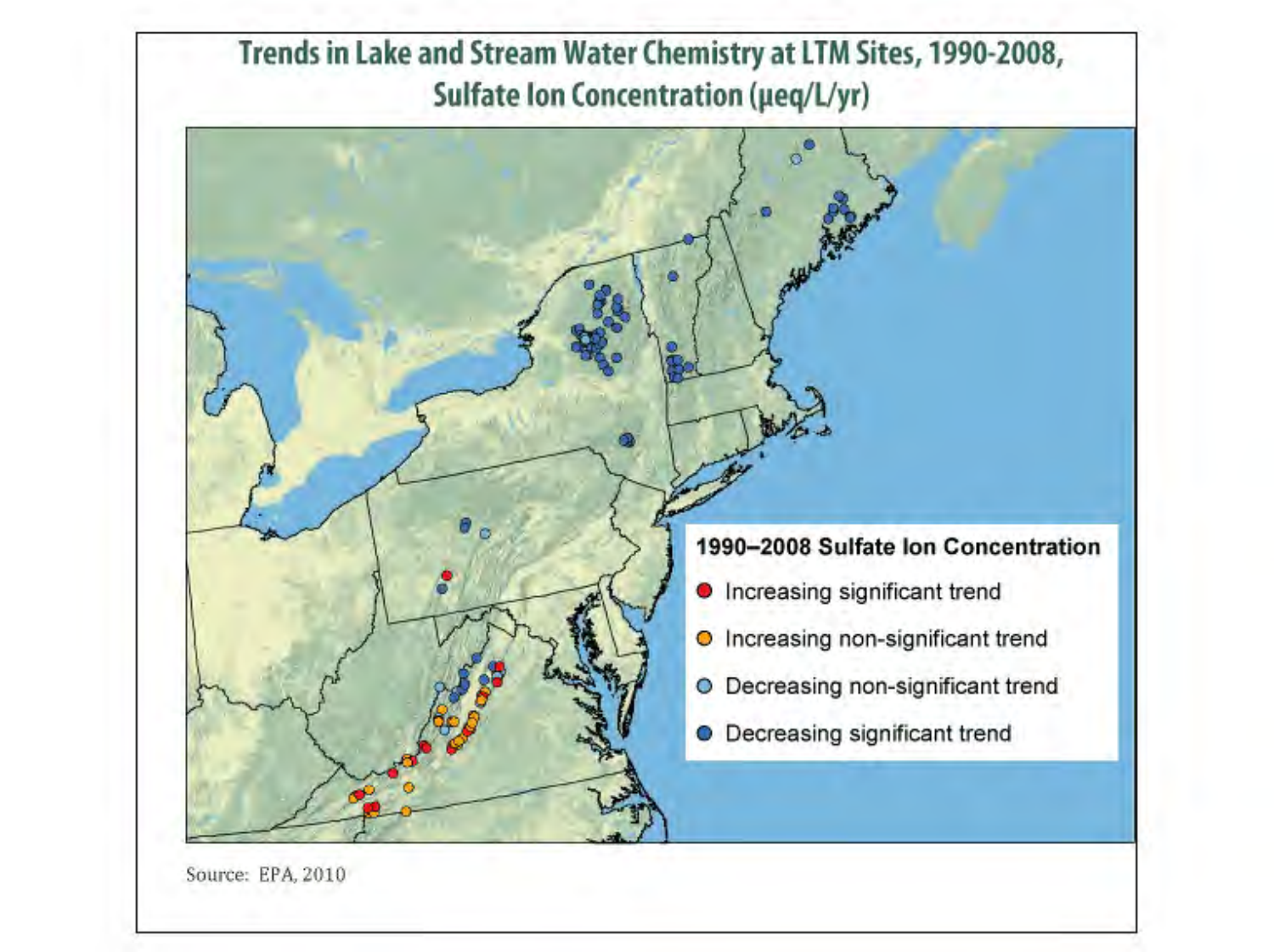

Source: EPA, 2010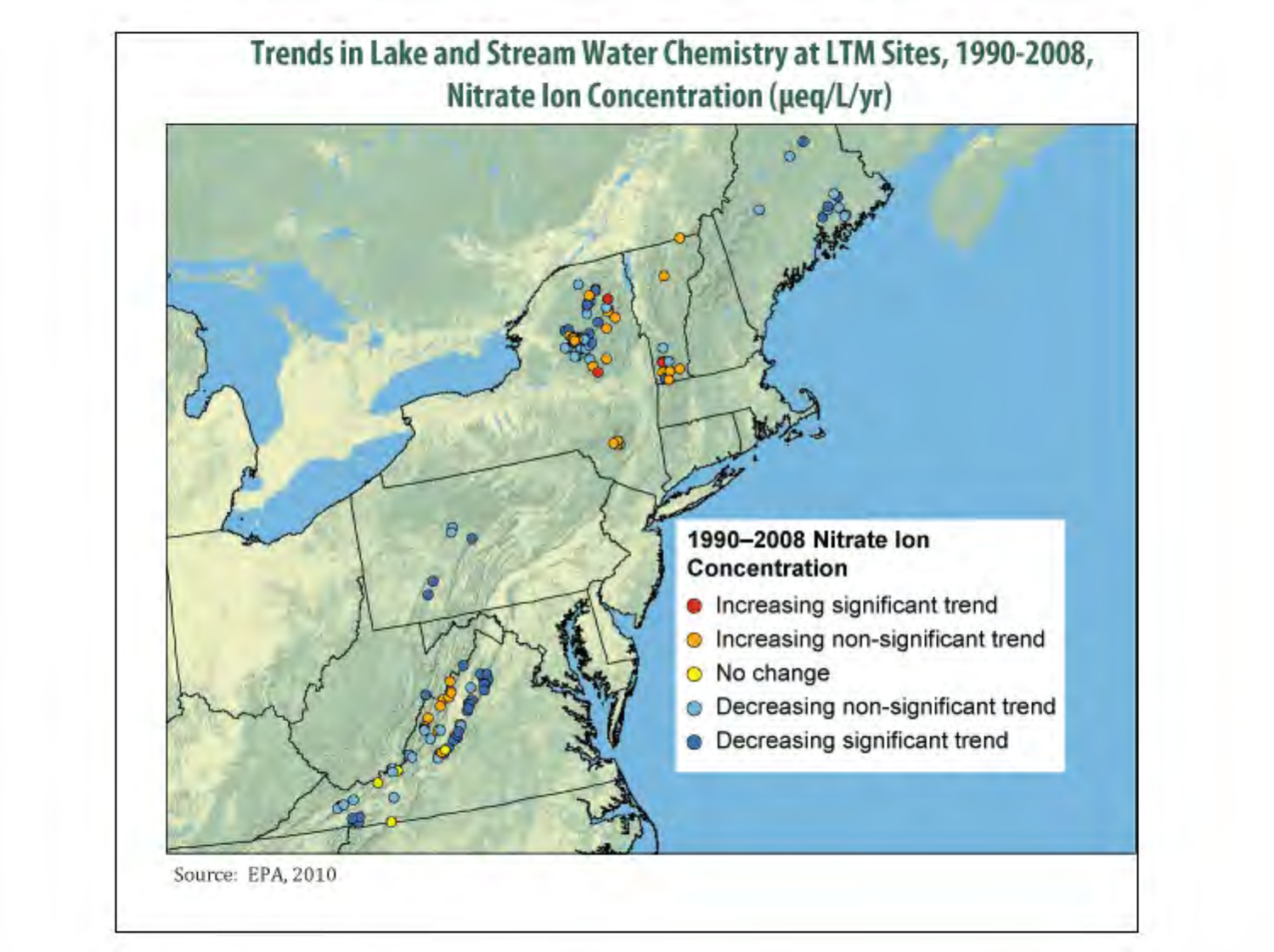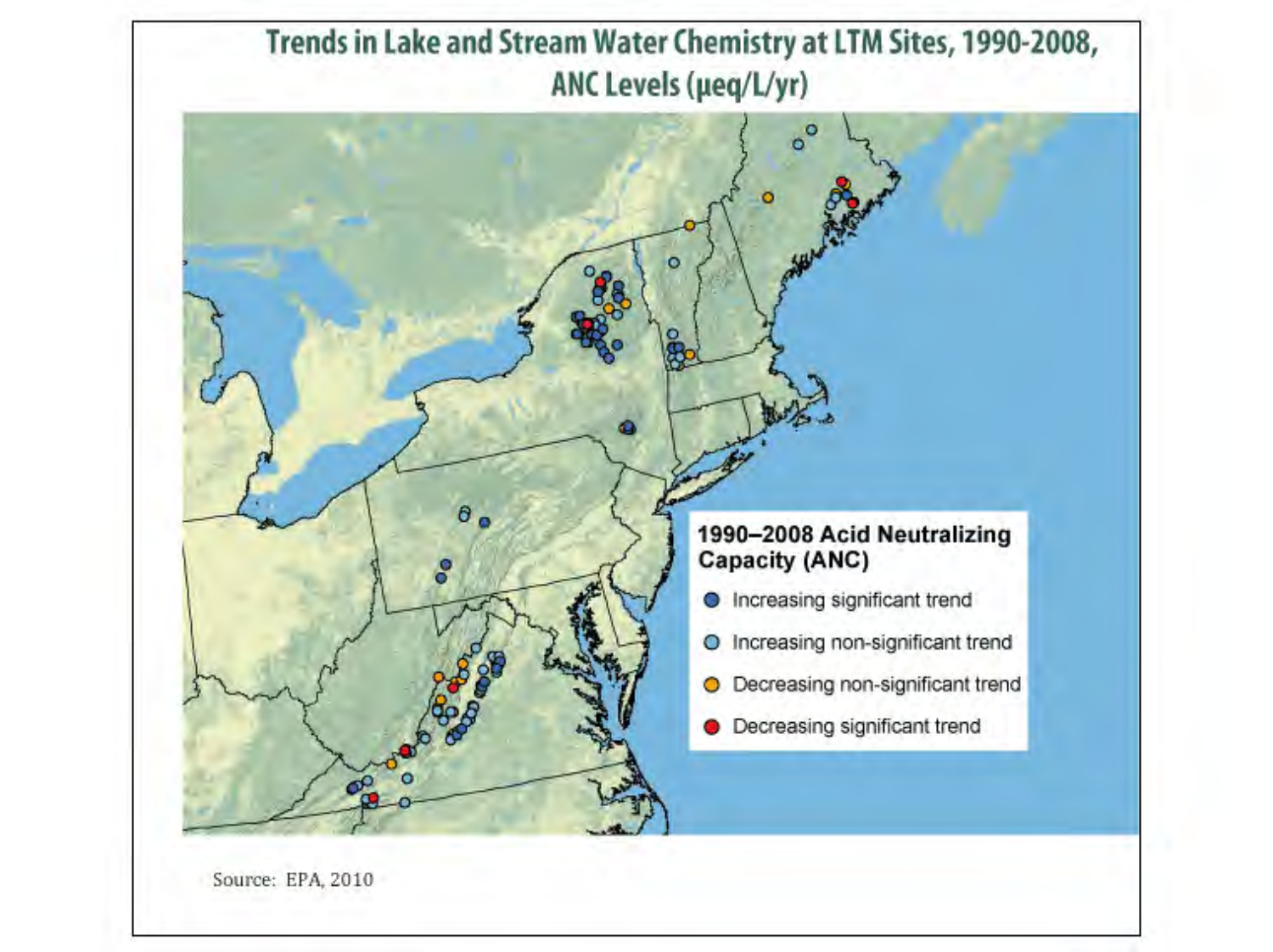

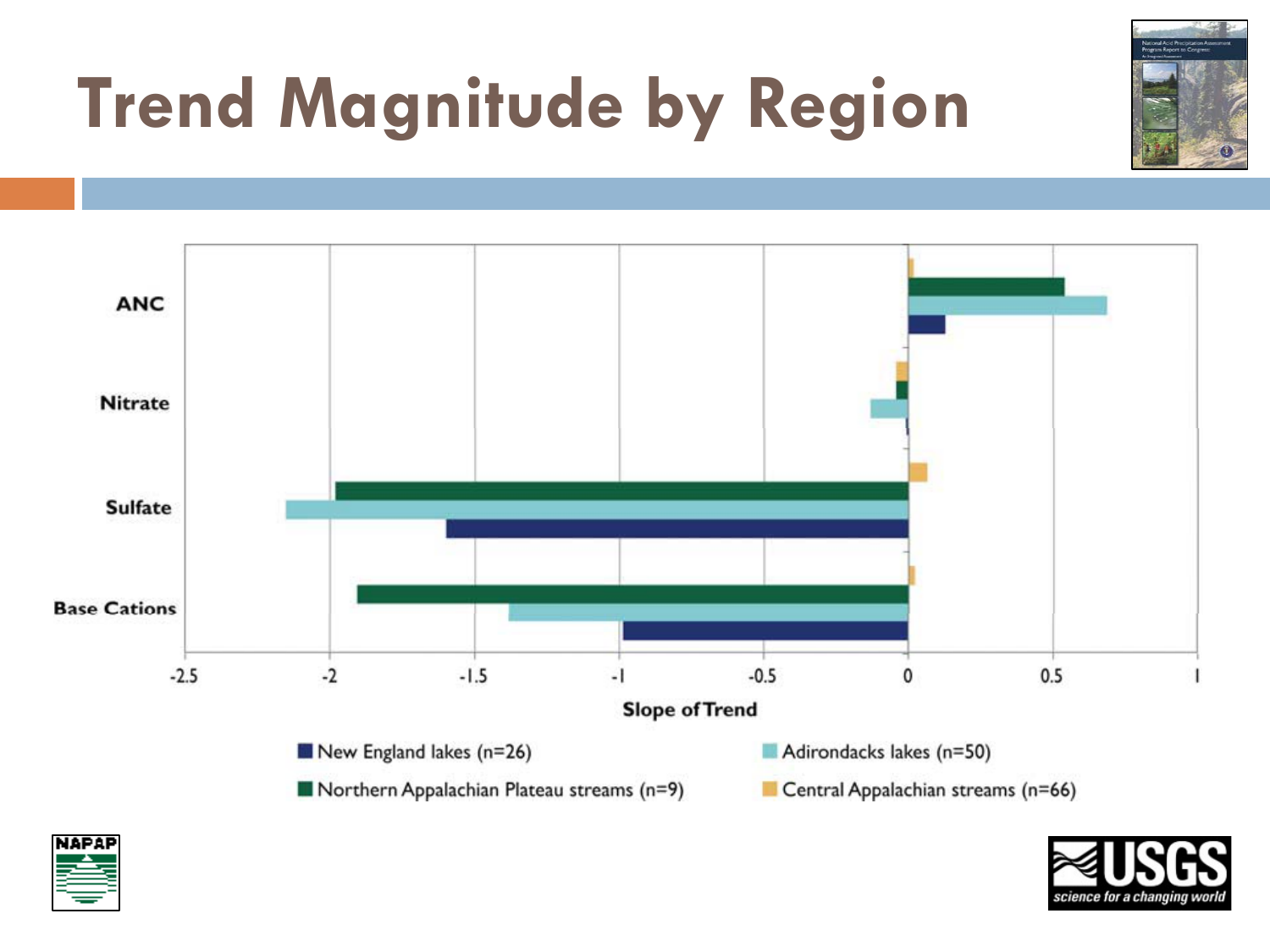



- $\Box$  First NAPAP report to extensively discuss CLs
- □ Case studies steady-state CLs
	- 1. ADK lakes  $-45\%$  lakes in exceedance in 1989-91, 30% in exceedance in 2006-08
- □ Report emphasizes value of critical loads as policyinforming tool





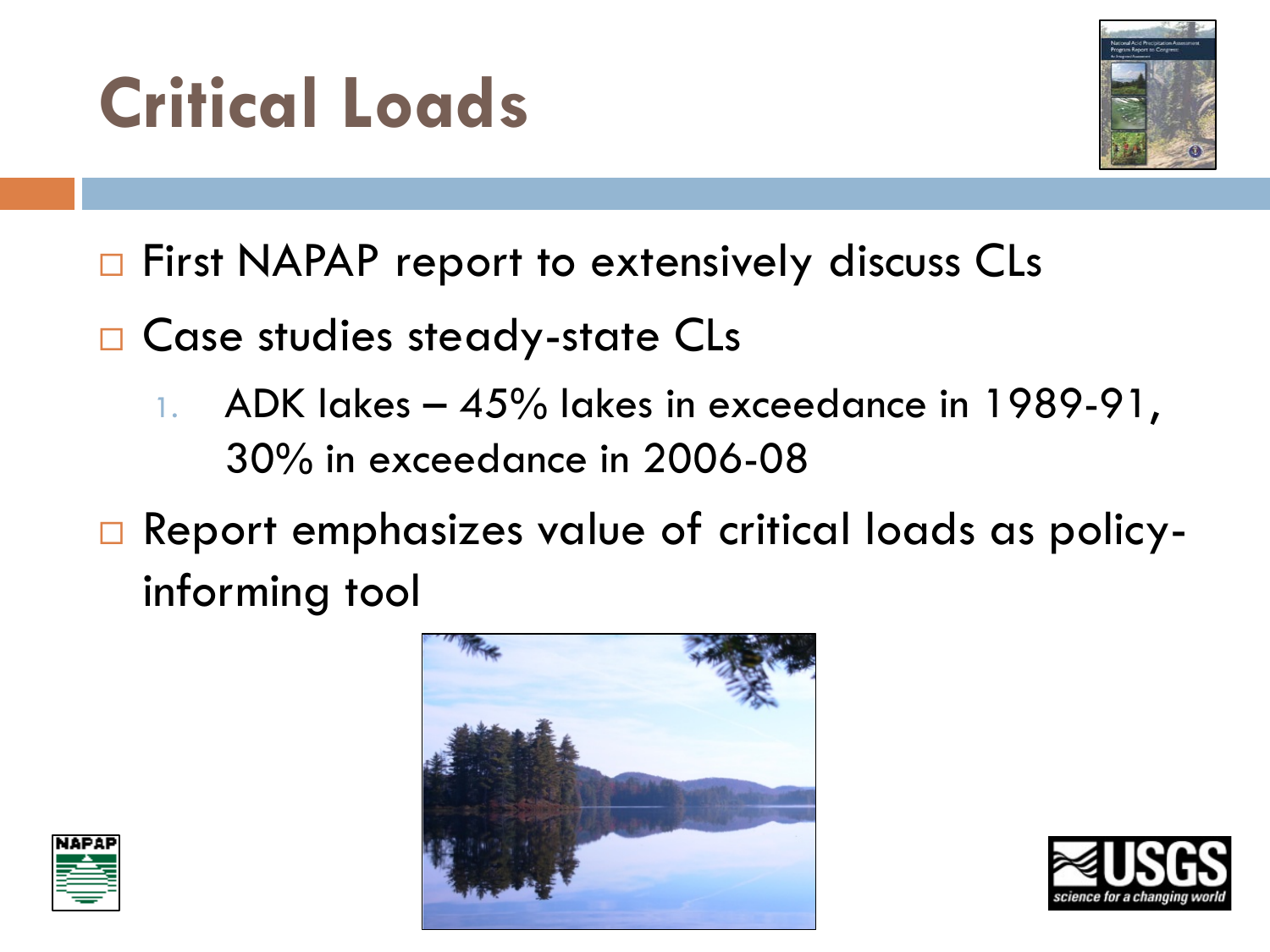### **Future Deposition Scenario Modeli<sup>ng</sup> to 2020 - MAGIC**





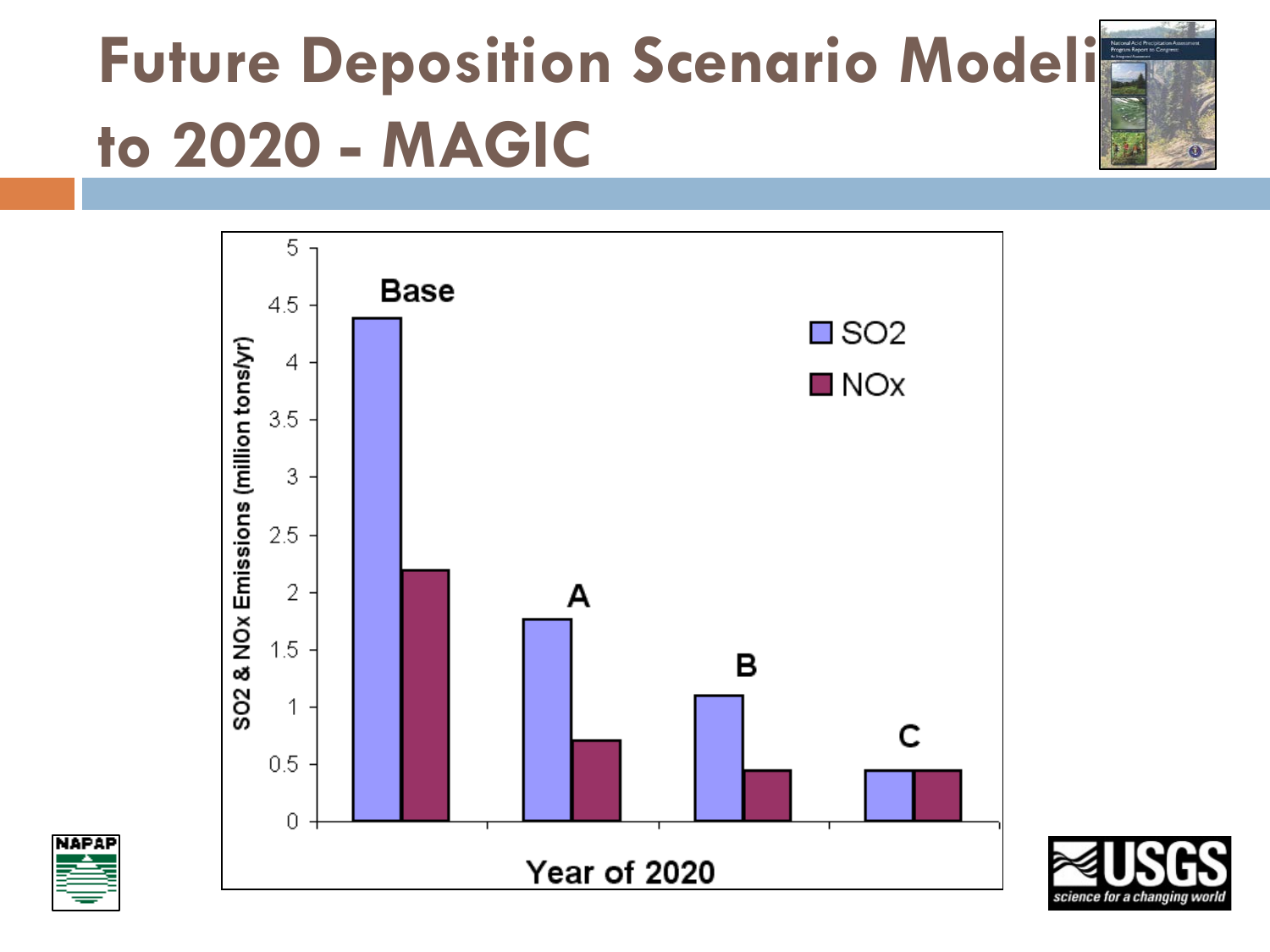

### **Model Results – Year 2050**



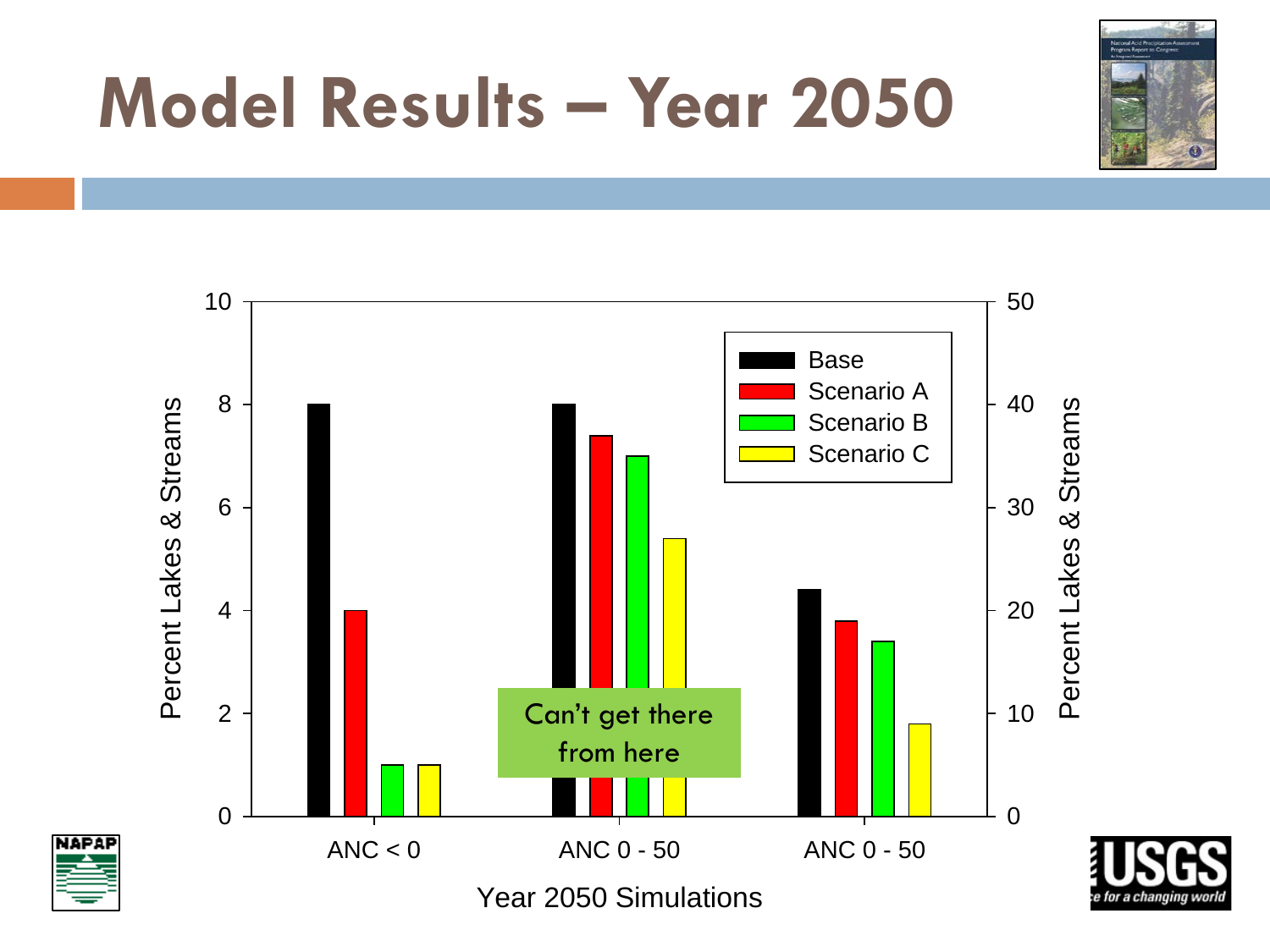

### **Ecosystem Recovery - Hysteresis**

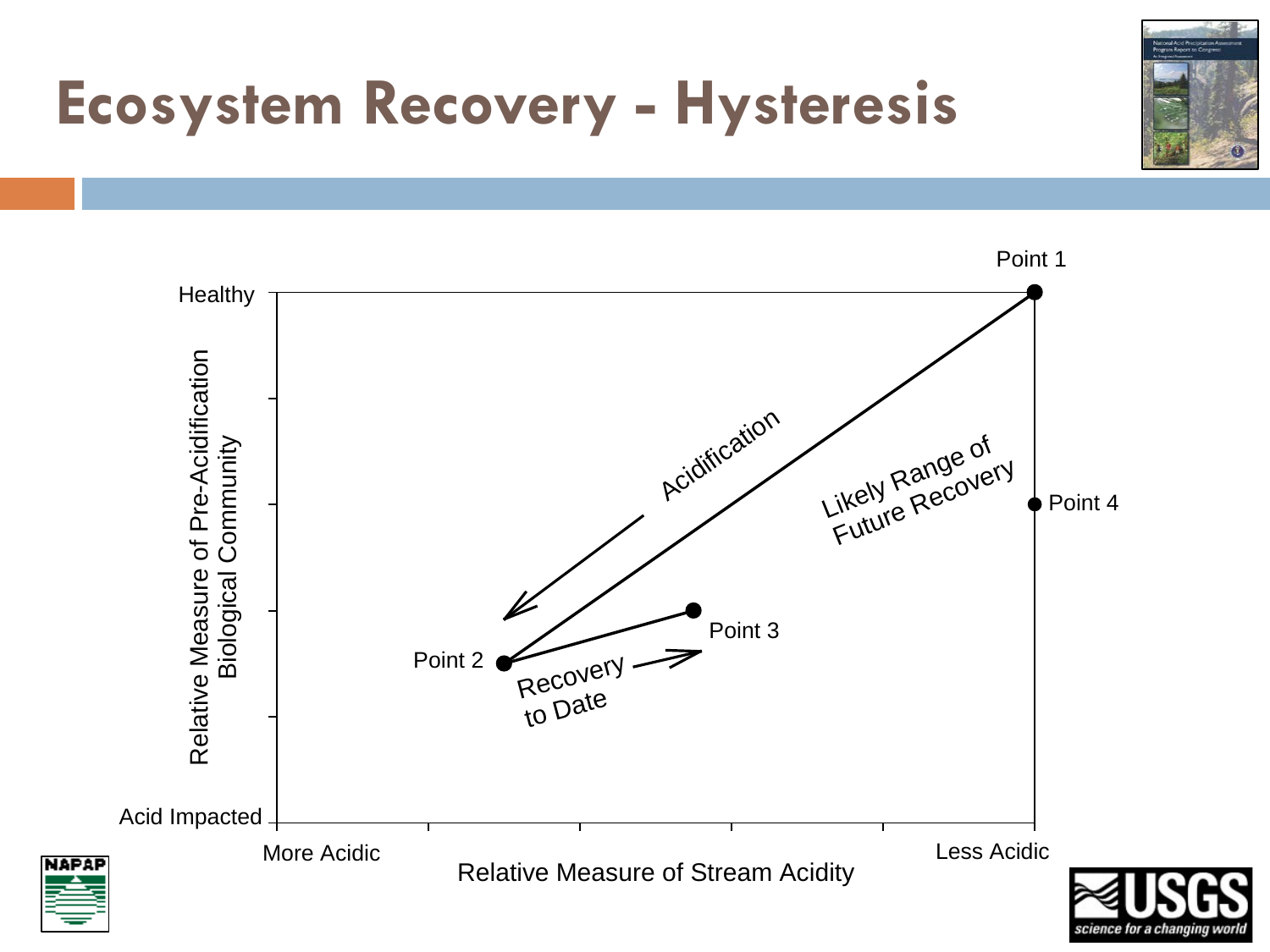### **Acid Deposition & Climate Change**

- Challenging to make quantitative predictions numerous interactions
- **Temperature** sensitive biogeochemical processes
- **Water**/moisture availability rapid oscillations
- Role of **N deposition** as regulator of C uptake
- Climate change another **source of ecosystem stress**
- □ Global change should be considered in future forecasts of S and N deposition effects



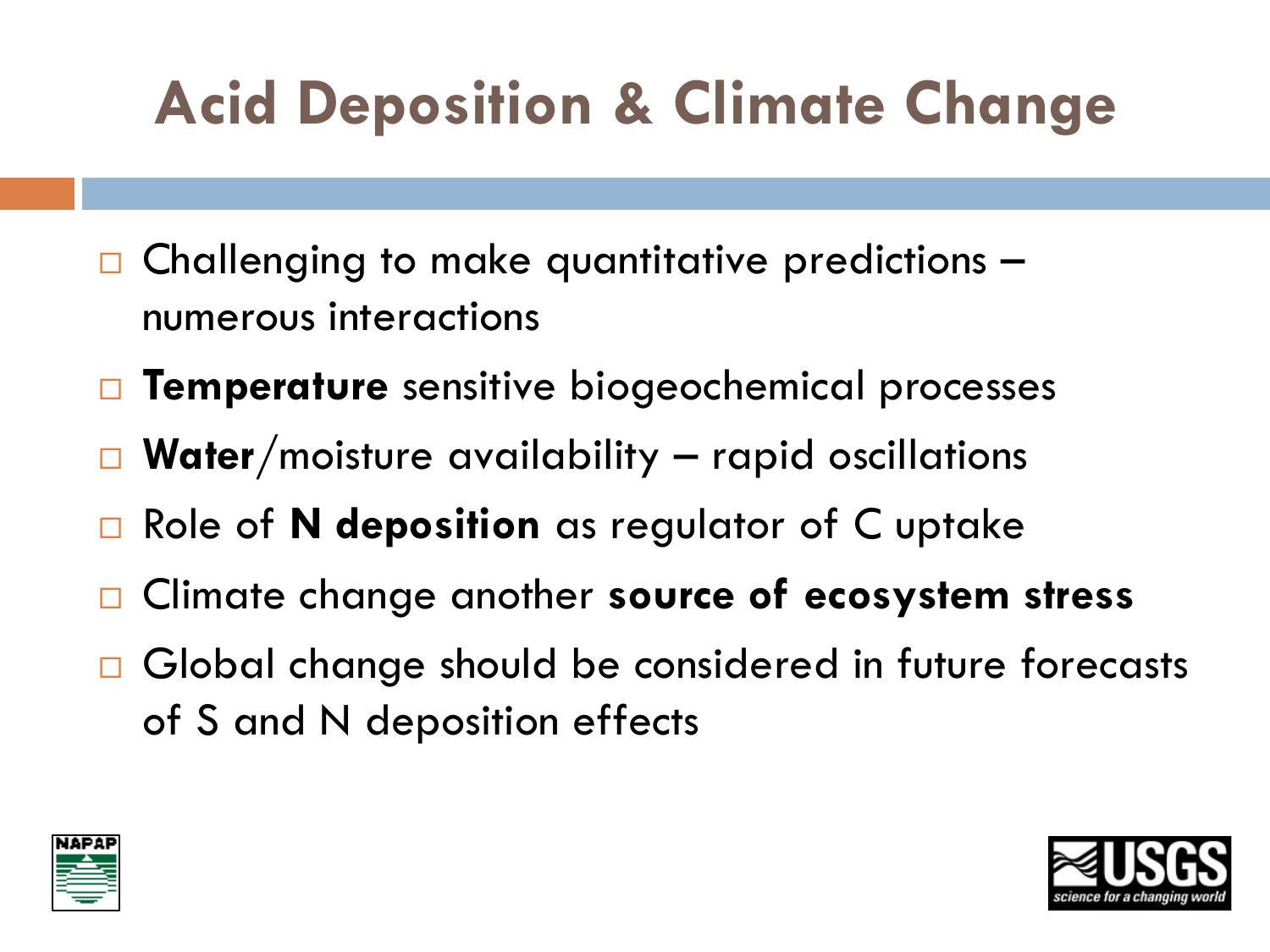# $\Box$  Title IV of CAA a huge success – goals have been

 $\Box$  Ecosystems – not there yet

exceeded

**Aquatic – chemistry recovering** 

**Take Home Messages**

- $\blacksquare$  Terrestrial no evidence of recovery, little data available
- □ A more in-depth discussion of recovery would be helpful – expectations, restoration needed?, climate change